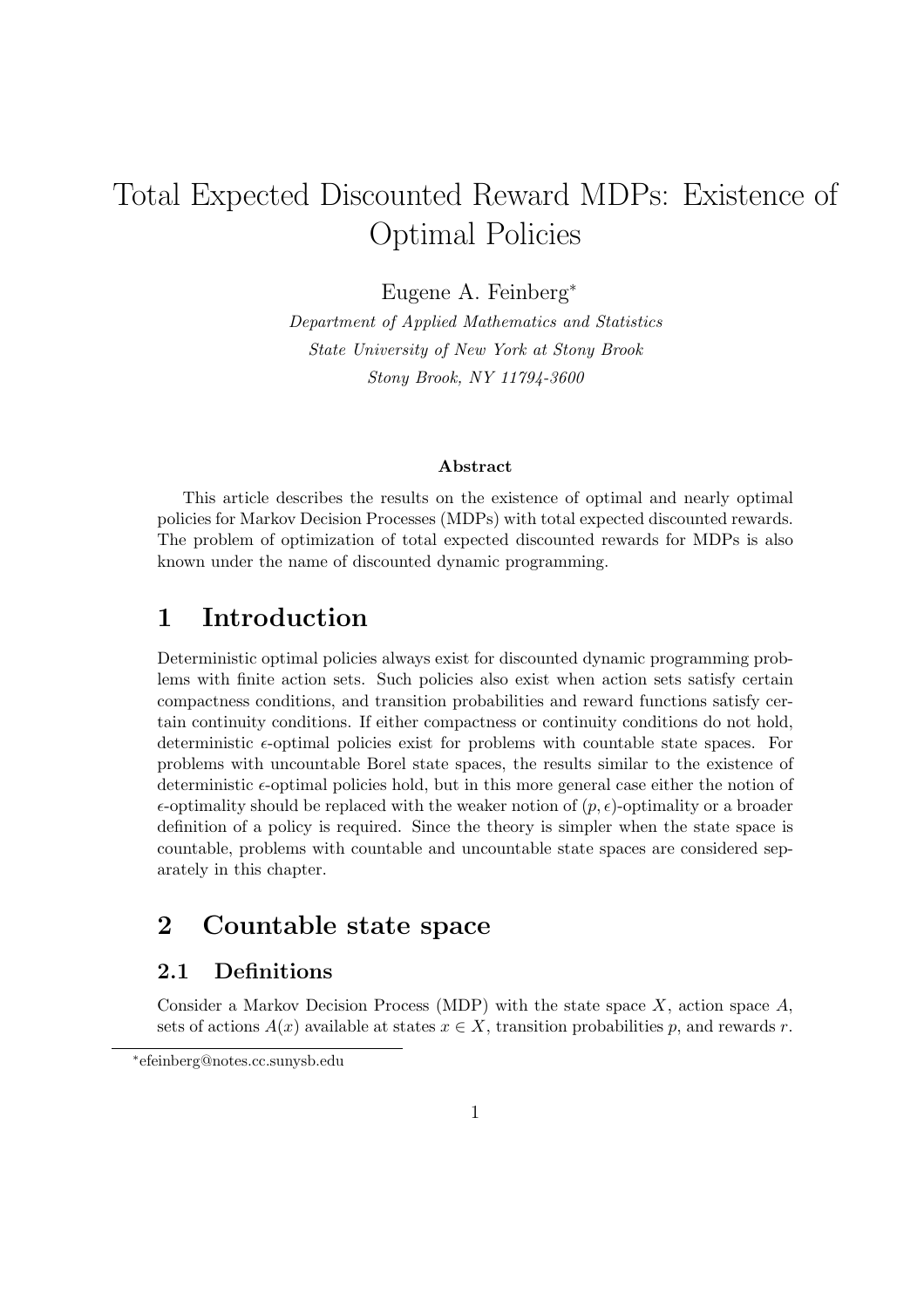We assume throughout this section that the state space  $X$  is countable. In particular, it can be either finite or countably infinite.

We assume that the action set  $A$  is a complete separable metric space. For simplicity, A can be imagined as a finite set, countably infinite set,  $R<sup>n</sup>$ , or its natural subset. All sets  $A(x)$  are nonempty Borel subsets of A. In particular, if A is countable then  $A(x)$  are arbitrary nonempty subsets of A.

If an action  $a \in A(x)$  is selected at the state x then the one-step reward is  $r(x, a)$ and the probability that the system will be at the state y at the next step is  $p(y|x, a)$ . The standard assumption is that the functions  $r(x, a)$  and  $p(y|x, a)$  are measurable in a for all  $x, y \in X$ .

Unless otherwise specified, we shall assume that the sum of transition probabilities is Unless otherwise specified, we shall assume that the sum of transition probabilities is<br>1 and the reward function is bounded above. The former means that  $\sum_{y \in X} p(y|x, a) =$ 1 for all  $x \in X$  and for all  $a \in A(x)$ . The latter means that there exists a finite constant K such that  $r(x, a) \leq K$  for all  $x \in X$  and for all  $a \in A(x)$ .

For the classical dynamic programming problems introduced by Blackwell [3], the reward functions  $r(x, a)$  are assumed to be bounded, i.e.,  $|r(x, a)| \leq K$ ,  $x \in X$  and  $a \in$  $A(x)$ , for some finite constant K. However, in many operations research applications the reward functions are bounded above, i.e.,  $r(x, a) \leq K$  when  $x \in X$  and  $a \in A(x)$ . For example, in mathematical models of inventory and queueing systems, the one-step holding costs can tend to  $\infty$  as the inventory levels or number of waiting customers increases to  $\infty$ . Therefore, the corresponding reward functions can be unlimited from below. So, we consider the more general case when the reward function is bounded from above.

A general policy may be randomized and history-dependent. Let Π be the set of all policies. A deterministic policy is defined as a function  $\phi$  that always selects action  $\phi(x)$  at a state  $x \in X$ . In other words, a deterministic policy is history-independent and nonrandomized. Let  $D$  denote the set of deterministic policies.

Let the initial state be x and a policy  $\pi$  be chosen. For a positive constant  $\alpha < 1$ called a discount factor, the expected total discounted reward is

$$
v^{\pi}(x) = E_x^{\pi} \sum_{n=0}^{\infty} \alpha^n r(x_n, a_n),
$$

where  $E_x^{\pi}$  is the expectation when the initial state is x and a policy  $\pi$  is chosen, and  $x_t$ and  $a_t$  are states and selected actions at epochs  $t = 0, 1, \ldots$ . The value at each state x is defined as  $V(x) = \sup_{\pi \in \Pi} v^{\pi}(x)$ .

A policy  $\pi$  is called optimal if  $v^{\pi}(x) = V(x)$  for all  $x \in X$ . Thus, the optimality is defined with respect to all possible initial states. If an optimal policy is deterministic, it is called a deterministic optimal policy.

A policy  $\pi$  is called  $\epsilon$ -optimal for a nonnegative constant  $\epsilon$  if  $v^{\pi}(x) \geq V(x) - \epsilon$  for all initial states  $x$  from  $X$ . In particular, the notions of 0-optimal and optimal policies coincide.

For  $x \in X$ ,  $a \in A(x)$ , and for a bounded above real-valued function f on X, define

$$
T^{a} f(x) = r(x, a) + \alpha \sum_{y \in X} p(y|x, a) f(y).
$$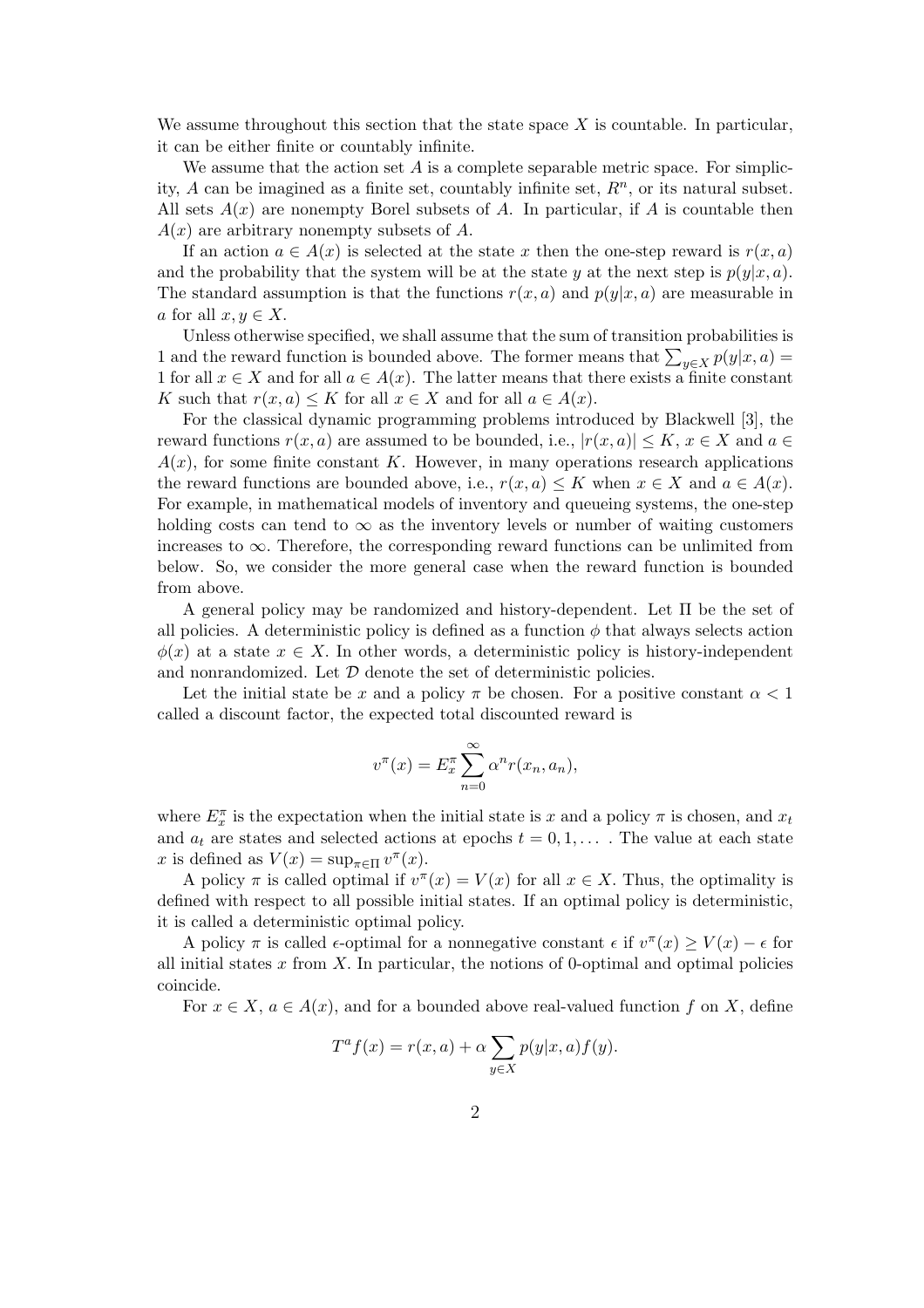This value can be interpreted as the expected reward over two steps starting from the state x, when the action a from  $A(x)$  is selected and the reward at the second step is defined by the function f. For a deterministic policy  $\phi$  we can consider the operator  $T^{\phi}$  defined for functions f bounded above,

$$
T^{\phi}f(x) = T^{\phi(x)}f(x), \qquad x \in X.
$$

Then

$$
v^{\phi}(x) = T^{\phi}v^{\phi}(x), \qquad x \in X. \tag{1}
$$

The optimality operator  $T$  is defined as

$$
Tf(x) = \sup_{a \in A(x)} T^a f(x), \qquad x \in X.
$$

The value function  $V$  satisfies the *optimality equation* 

$$
U(x) = TU(x), \qquad x \in X. \tag{2}
$$

In particular, if the reward function r is bounded then  $T^{\phi}$  and T are contraction mappings defined on the set of bounded functions on  $X$  endowed with the metric  $d$ induced by supremum norms. This is true for an arbitrary, possibly uncountable, set X. The supremum norm  $||v||$  of a bounded function v on X is  $||v|| = \sup_{x \in X} |v(x)|$ . The metric d is defined as  $d(v, u) = ||u - v|| = \sup_{x \in X} |v(x) - u(x)|$ . The contraction mapping property in our case means that  $d(T^{\phi}v, T^{\phi}u) \leq \alpha d(v, u)$  and  $d(Tv, Tu) \leq \alpha d(v, u)$ .

Therefore, when the reward function  $r$  is bounded, the Banach fixed point theorem (also known as the contraction mapping theorem or contraction mapping principle) implies that the functions  $v^{\pi}$  and V are the unique bounded solutions of the equations  $u = T^{\phi}u$  and  $U = TU$  respectively. The Banach fixed point theorem also provides the convergence of the value iteration algorithm and it provides estimates for its convergence; see Bertsekas [1, Chapter 1] on such estimates and Feinberg [8] on convergence of value iterations for total-reward criteria. We notice that in addition to a unique bounded solution, each of these equations may have unbounded solutions; see Example 6.4 in Feinberg [8].

The analysis of discounted problems with reward functions bounded above can be reduced to the analysis of a negative dynamic programming problem by replacing the reward function r with the nonpositive reward function  $\tilde{r} = r - K$ . Then the expected total reward  $\tilde{v}^{\pi}$  for the new problem is  $\tilde{v}^{\pi}(x) = v^{\pi}(x) - K/(1 - \alpha)$  for all  $x \in X$  and for all  $\pi \in \Pi$ . Therefore, the existence of optimal and  $\epsilon$ -optimal policies for discounted problems can be obtained from the corresponding results for negative programming. For example, for negative programming the value function is the largest solution of (2) with  $\alpha \in [0, 1]$ . Therefore, if the reward function r is bounded above for a discounted dynamic programming problem, then the value function  $V$  is the largest solution of equation (2) satisfying the inequality  $U(x) \leq K/(1-\alpha)$  for all  $x \in X$ . However, stronger results sometimes hold for discounted problems than for negative problems. The optimality equation and its properties are summarized in the following theorem.

**Theorem 1** The value function  $V$  is the largest solution of the optimality equation (2) satisfying the inequality  $U(x) \leq K/(1-\alpha)$  for all  $x \in X$ . If the reward function r is bounded, then  $V$  is the unique bounded solution of the optimality equation  $(2)$ .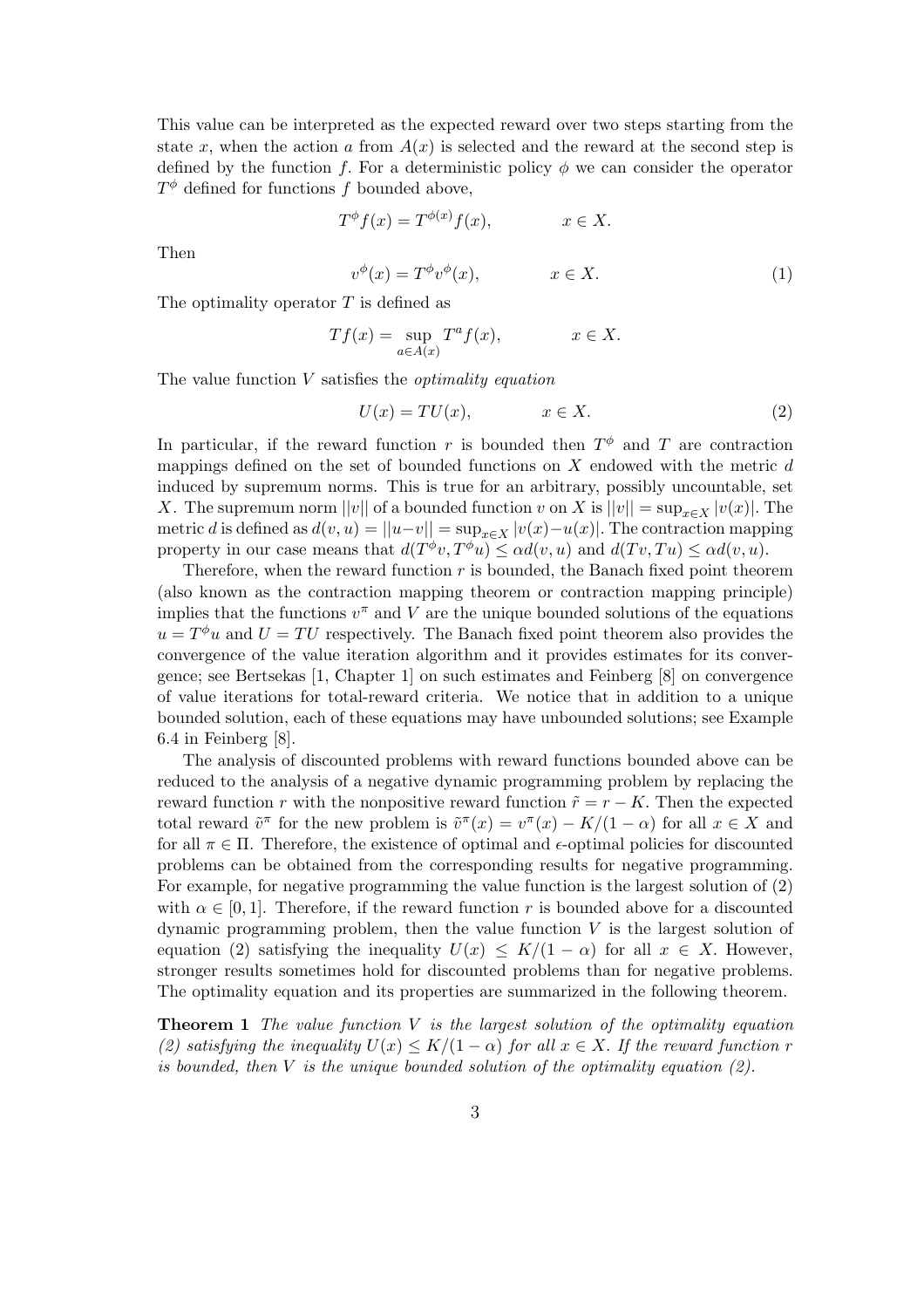In the similar way, discounted MDPs with reward functions bounded below can be reduced to positive dynamic programming. Such reward functions are used in some economics applications.

#### 2.2 Existence of optimal policies

A deterministic policy  $\phi$  is called conserving if  $T^{\phi}V(x) = V(x)$  for all  $x \in X$ .

**Theorem 2** A deterministic policy  $\phi$  is optimal if and only if it is conserving.

Therefore, the existence of a deterministic optimal policy and the existence of a conserving policy are equivalent statements. Finding a deterministic optimal policy is equivalent to finding a conserving policy. Consider the sets of conserving actions

$$
A_c(x) = \{ a \in A(x) | T^a V(x) = V(x) \}, \qquad x \in X.
$$

Theorem 2 implies that a deterministic optimal policy exists if and only if  $A_c(x) \neq \emptyset$ . In addition, the optimality equation implies that  $v^{\pi}(x) < V(x)$  for any policy  $\pi$  if  $A_c(x) = \emptyset$ . Therefore, Theorem 2 implies the following corollary.

**Corollary 3** An optimal policy exists if and only if for each  $x \in X$  the set of conserving actions  $A_c(x)$  is not empty. In addition, if an optimal policy exists then there exists a deterministic optimal policy.

Thus, it is sufficient to verify  $A_c(x) \neq \emptyset$  for all  $x \in X$  to prove the existence of optimal deterministic policies. In particular, since  $V = TV$ , optimal policies exist if all the sets  $A(x)$  are finite. However, they also exist under more general assumptions.

**Definition 4** A real-valued function f defined on a topological space  $Z$  is called supcompact if the set  $Z^{\lambda} = \{z \in Z | f(z) \geq \lambda\}$  is compact for any real number  $\lambda$ .

The following assumption is sufficient for  $A_c(x) \neq \emptyset$  for all  $x \in X$ .

**Assumption 5** (a) For each  $x, y \in X$  the function  $p(y|x, a)$  is continuous in  $a \in A(x)$ .

(b) For each  $x \in X$  the function  $r(x, a)$  is sup-compact in  $a \in A(x)$ . This means that for any  $x \in X$  and for any number  $\lambda$  the set  $A^{\lambda}(x) = \{a \in A(x) | r(x, a) \geq \lambda \}$  is compact.

Assumption 5 implies that all the sets of conserving actions  $A_c(x)$  are nonempty and therefore the following statement holds.

Corollary 6 If an MDP satisfies Assumption 5 then there exists a deterministic optimal policy.

The following assumption is stronger than Assumption 5.

**Assumption 7** (a) Assumption  $5(a)$  holds.

- (b) The set  $A(x)$  is compact for each  $x \in X$ .
- (c) For each  $x \in X$  the reward function  $r(x, a)$  is upper semi-continuous in  $a \in A(x)$ .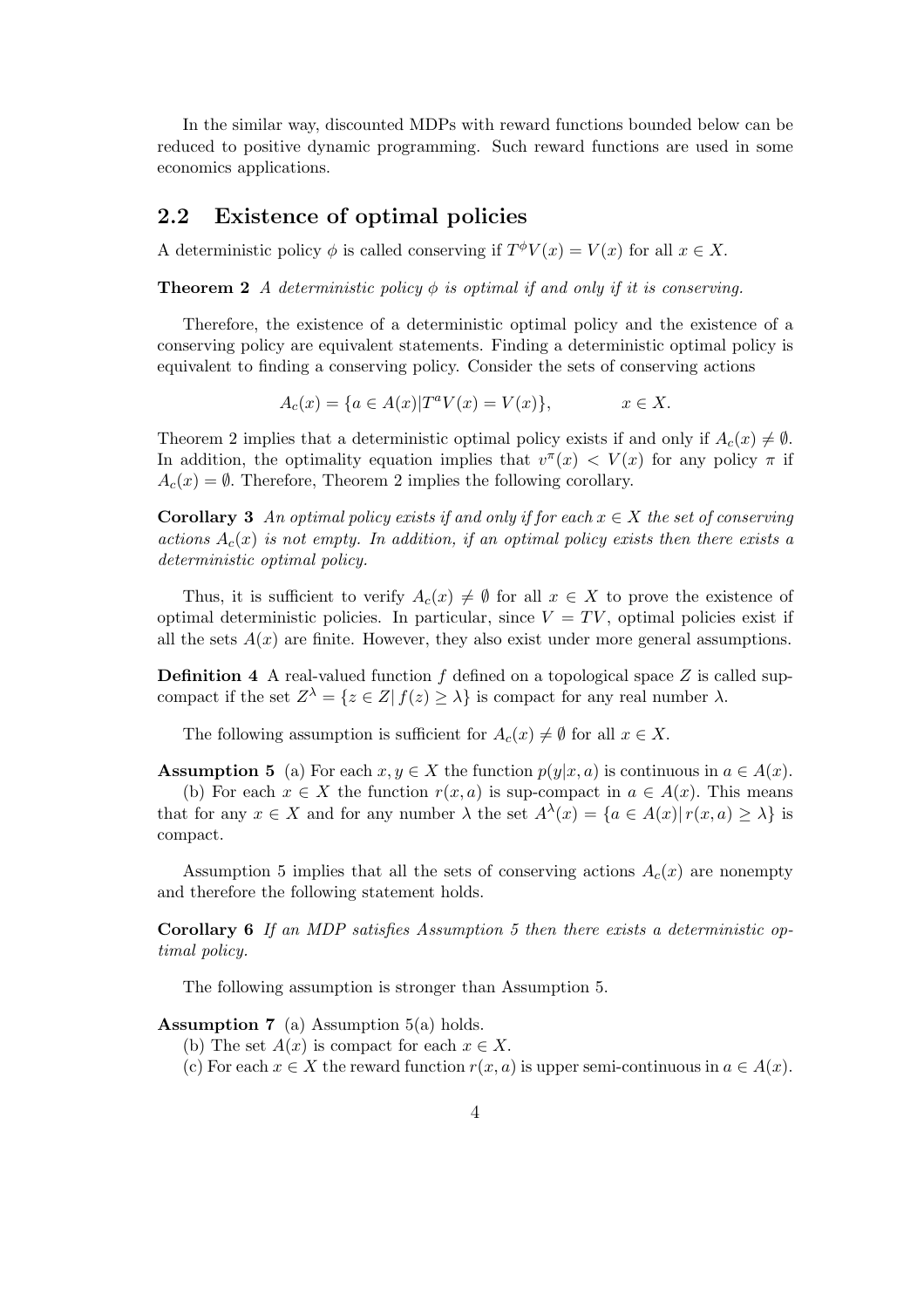Corollary 8 If an MDP satisfies Assumption 7 then there exists a deterministic optimal policy.

In particular, Assumption 7 holds when all the sets  $A(x)$  are finite. Therefore, the mentioned above fact on the existence of optimal policies for finite action sets can be formulated as a particular case of Corollary 8.

**Corollary 9** If for each state  $x \in X$  the set of available actions  $A(x)$  is finite then there exists a deterministic optimal policy.

According to the above statements, the existence of optimal policies requires certain continuity and compactness conditions to ensure the existence of conserving actions for all states. The existence of deterministic  $\epsilon$ -optimal policies, where  $\epsilon$  is an arbitrary fixed positive number, does not require such conditions.

Let  $\epsilon$  be a positive constant. Consider a deterministic policy  $\phi$  such that  $T^{\phi}(x)V(x) \geq$  $TV(x) - (1-\alpha)\epsilon$  for all  $x \in X$ . Then the optimality equation  $V = TV$  and straightforward calculations imply that  $v^{\pi}(x) \geq V(x) - \epsilon$  for all  $x \in X$ . Therefore, the following result holds.

**Theorem 10** For any  $\epsilon > 0$  there exists a deterministic  $\epsilon$ -optimal policy.

# 3 Borel state problems

A topological space  $(E, \mathcal{T})$  is called Polish if it is separable and completely metrizable. We recall that a topological space  $E$  is called completely metrizable if it admits a compatible metric d such that  $(X, d)$  is a complete metric space. A Borel  $\sigma$ -field on a topological space  $(E, \mathcal{T})$  is defined as the minimal  $\sigma$ -field on E containing all the open subsets from E. A subset of B is called Borel if it belongs to the Borel  $\sigma$ -field on B.

A measurable space  $(B, \mathcal{B})$  is called Borel (or standard Borel) if there is a oneto-one measurable mapping  $f : B \to [0, 1]$  such that  $f(B)$  is a Borel subset of the interval [0, 1]. Any Polish space B is a Borel space with B being the Borel  $\sigma$ -field on B. In addition, any Borel space and, therefore, any Polish space is either countable or continuum [7, Appendix 1] or [2, Corollary 7.16.1]. Countable sets include finite sets. If a Borel space  $B$  is continuum, there is a measurable one-to-one mapping of  $B$  on the interval  $[0, 1]$ . If two Borel spaces  $B_1$  and  $B_2$  have the same cardinality, there is a measurable one-to-one mapping of  $B_1$  on  $B_2$  such that the mapping  $f^{-1}$  is measurable too.

Any countable or continuum set is Polish in the appropriate topology. If a set is countable, it is Polish if the discrete topology on it is chosen. If a set  $B$  is continuum, we can choose any one-to-one correspondence  $f : B \to [0, 1]$  of B on the interval  $[0, 1]$ , and define the topology on B whose basis consists of the pro-images  $f^{-1}(C)$  of all open intervals  $C = (y, z) \subset [0, 1]$ . In particular, if B is a Borel space, then f can be selected measurable. Therefore, any Borel space is a Polish space in the described topology.

Let  $(B, \mathcal{B})$  be a Borel space and  $\mathcal{P}(B)$  be the set of all probability measures on  $(B,\mathcal{B})$ . For any probability measure p on  $(B,\mathcal{B})$ , consider the p-completion  $\mathcal{B}_p$  of  $\mathcal{B}$ , that is,  $\mathcal{B}_p$  is the minimal  $\sigma$ -field containing  $\mathcal B$  and any subset Y of B such that  $Y \subset C$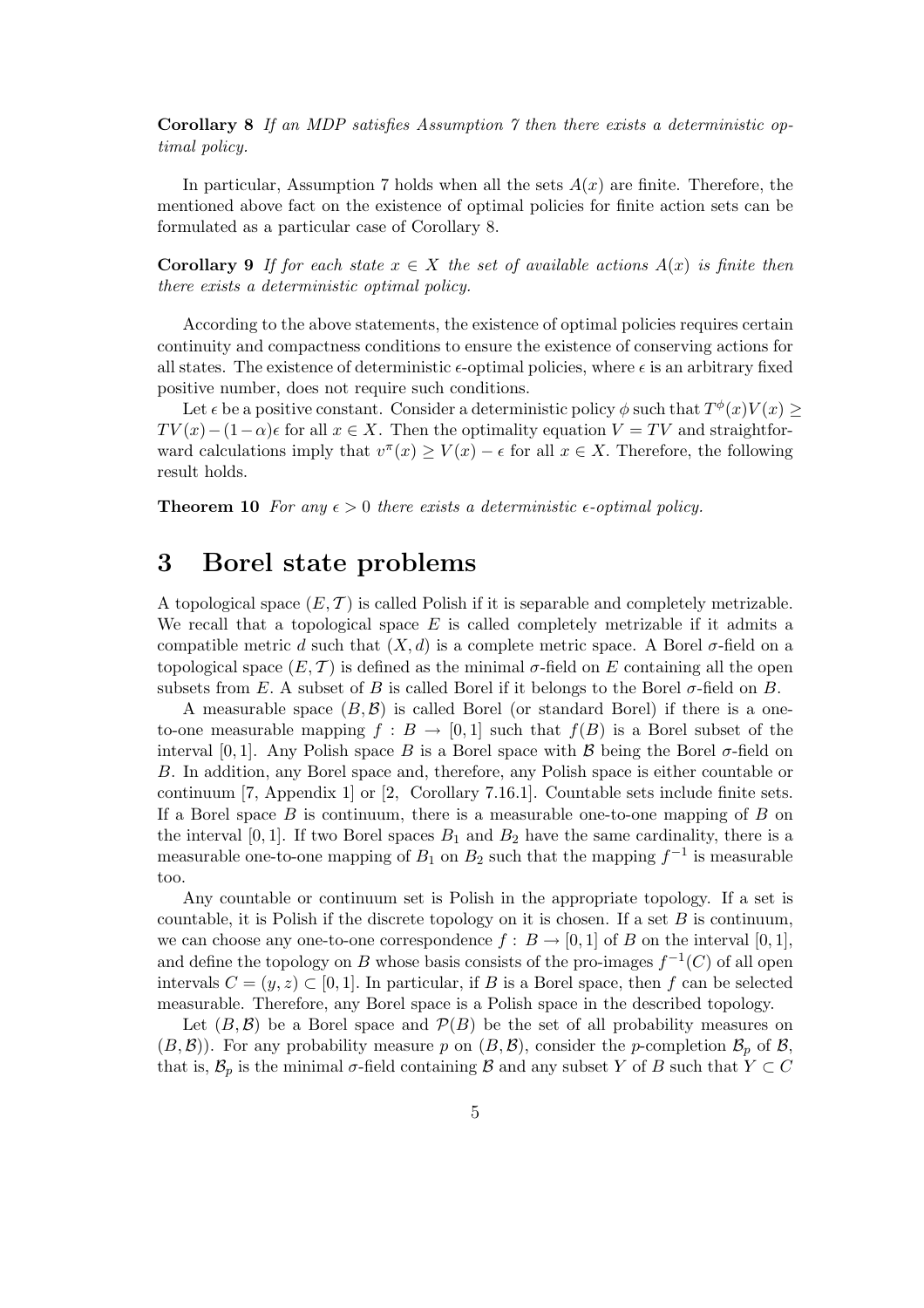for some  $C \in \mathcal{B}$  with  $p(C) = 0$ . The  $\sigma$ -field  $\mathcal{U} = \bigcap_{p \in \mathcal{P}(B)} \mathcal{B}_p$  is called the universal  $\sigma$ -field. A subset C of B is called universally measurable if  $C \in \mathcal{U}$ . A function  $f : B \to Y$ , where B and Y are Borel spaces, is called universally measurable, if  $f^{-1}(C)$  is universally measurable for any Borel set  $C \subseteq Y$ . If f is a universally measurable function and p is a probability measure on  $(B, \mathcal{B})$  then there exists a Borel function  $f_p$  such that  $P({z : f(z) \neq f_p(z)} = 0$ . Thus, universally measurable functions  $f : B \to R$  can be integrated with respect any probability measure on  $(B, \mathcal{B})$  in the same way as Borel measurable functions.

A Borel state MDP is defined by the same objects as the MDP with a countable state space. The differences are that: (i) the state space  $X$  is a Borel space, (ii) the transition probability  $p(E|x, a)$  is a probability measure on the Borel  $\sigma$ -field of X and it satisfies the condition that for any Borel subset Y of X the function  $p(Y|x, a)$  is measurable in  $(x, a) \in X \times A$ .

A general policy is defined by transition probabilities  $\pi_n$ ,  $n = 0, 1, \ldots$  such that for any  $h_n = x_0, a_0, x_1, a_1, \ldots, a_n, \pi_n(da_n|h_n)$  is a probability measure on A satisfying the following two conditions: (a)  $\pi_n(A(x_n)|h_n) = 1$  and (b) for each Borel subset B of A the function  $\pi_n(B|h_n)$  is Borel-measurable on the set of all histories  $H_n$  up to time n,  $H_n = X \times (A \times X)^n$ . Thus, a general policy can be randomized and history-dependent.

The following assumption is standard for Borel state MDPs and is always assumed in this article: the graph

$$
Gr(A) = \{(x, a) | x \in X, a \in A(x)\}\
$$

is a Borel subset of  $X \times A$ . A deterministic policy is a measurable mapping of X to A such that  $\phi(x) \in A(x)$  for all  $x \in X$ . In other words,  $(x, \phi(x) \in \text{Gr}(A)$  for all  $x \in X$ . In general, for some  $D \subset X \times A$ , a mapping  $f: X \to A$  is called a selector if  $(x, f(x)) \in D$ for all  $x \in X$ . So, a deterministic policy is a measurable selector from X to A with respect to  $D = \text{Gr}(A)$ . So, a deterministic policy is sometimes called a measurable selector.

In order to define at least one policy and avoid the possibility that  $\Pi = \emptyset$ , we need to assume that there exists at least one deterministic policy. We shall avoid this assumption by using the convention that  $\sup\{\emptyset\} = -\infty$ . Then  $V(x) = -\infty$  for all  $x \in X$ , if  $\Pi = \emptyset$ . In many cases, for example, under Assumptions S, Su, W, and Wu and for universally measurable policies described below,  $\Pi \neq \emptyset$ , because the existence of a deterministic policy follows from so-called measurable selection theorems. In some cases it is possible to avoid this assumption by setting  $V = -\infty$  if  $\Pi = \emptyset$ .

A special feature of the above model is that the value function V may not be Borel measurable. However, it belongs to a broader class of universally measurable functions, for which integration is possible. In the same way we had for the countable state set, the value function V satisfies the optimality equation. In the case of a bounded reward function  $r$ , the value function is a unique bounded universally measurable function. This is true if either the existence of at least one deterministic policy is assumed or policies are allowed to be selected from a broader class of universally measurable policies.

For Borel-state models, the statements similar to Theorems 1 and 2 hold.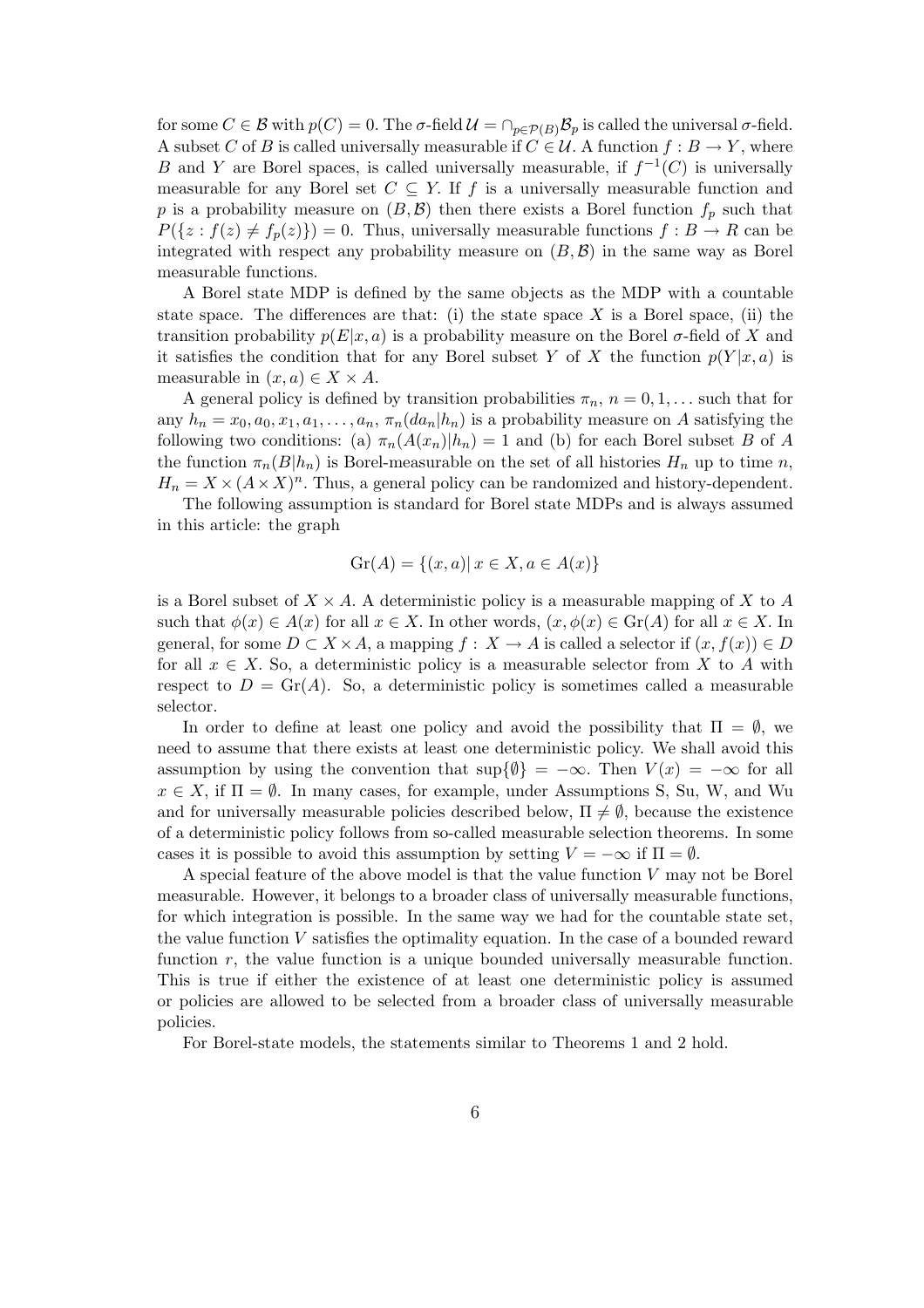**Theorem 11** (i) The value function V is universally measurable and it is a solution of the optimality equation (2).

(ii) The value function  $V$  is the largest universally measurable solution  $U$  of the optimal equation (2) such that  $U(x) \leq K/(1-\alpha)$  for all  $x \in X$ .

(iii) If the reward function r is bounded, then V is the unique bounded solution of the optimality equation (2).

Theorem 12 A deterministic policy is optimal if and only if it is conserving.

In addition, the following statement holds.

**Theorem 13** If there exists an optimal policy then there exists a deterministic optimal policy.

To ensure the existence of conserving policies, some continuity and compactness properties are required. Before we describe particular cases, we formulate a general statement.

For a policy  $\pi$  let  $v_N^{\pi}$  denote the N-horizon expected discounted total rewards. We have  $v_0^{\pi}(x) = 0, x \in X$ , and for  $N = 1, 2, ...$ 

$$
v_N^{\pi}(x) = E_x^{\pi} \sum_{n=0}^{N-1} \alpha^n r(x_n, a_n), \qquad x \in X.
$$

Let  $V_N(x) = \sup_{\pi \in \Pi} v_N^{\pi}(x)$ . According to these definitions,  $V_0(x) = 0$  for all  $x \in X$ . In the trivial case, when  $\Pi = \emptyset$  we have  $V_N(x) = -\infty$ , for all  $x \in X$  and for all  $N = 1, 2, \ldots$ . The values  $V_N(x)$  is the supremum of the expected total reward over the finite horizon N with the 0 terminal value  $V_0$ . As was shown by Blackwell [3], the functions  $V_N$ ,  $N = 1, 2, \ldots$ , and V belong to the class of universally measurable functions and therefore they can be integrated in the same way as Borel functions. In addition, the function  $V_N$  satisfies the optimality equation  $V_{N+1} = TV_N$ ,  $N = 0, 1, \ldots$ . This is the well-known optimality equation for finite-horizon dynamic programming models. It can be proved by inductions or as a corollary from Theorem 11(i), because a finite-horizon model can be reduced to an infinite-horizon model; see [8, Section 4.6] The following theorem provides a sufficient condition for the existence of optimal deterministic policies.

**Theorem 14** Suppose that there exists a nonnegative integer k such that for any  $x \in \mathbb{R}$ X, for any finite number  $\lambda$ , and for any  $N \geq k$  the set

$$
A_N^{\lambda}(x) = \{ a \in A(x) | r(x, a) + \alpha \int V_N(y) p(dy|x, a) \ge \lambda \}
$$

is a compact subset of A. Then  $V(x) = \lim_{N \to \infty} V_N(x)$  for all inX, and there exists a deterministic optimal policy.

Theorem 14 is a useful tool to establish the existence of deterministic optimal policies under an assumption similar to Assumption 5. When  $X$  is continuum, there are two groups of assumptions in the literature corresponding to Assumption 5. These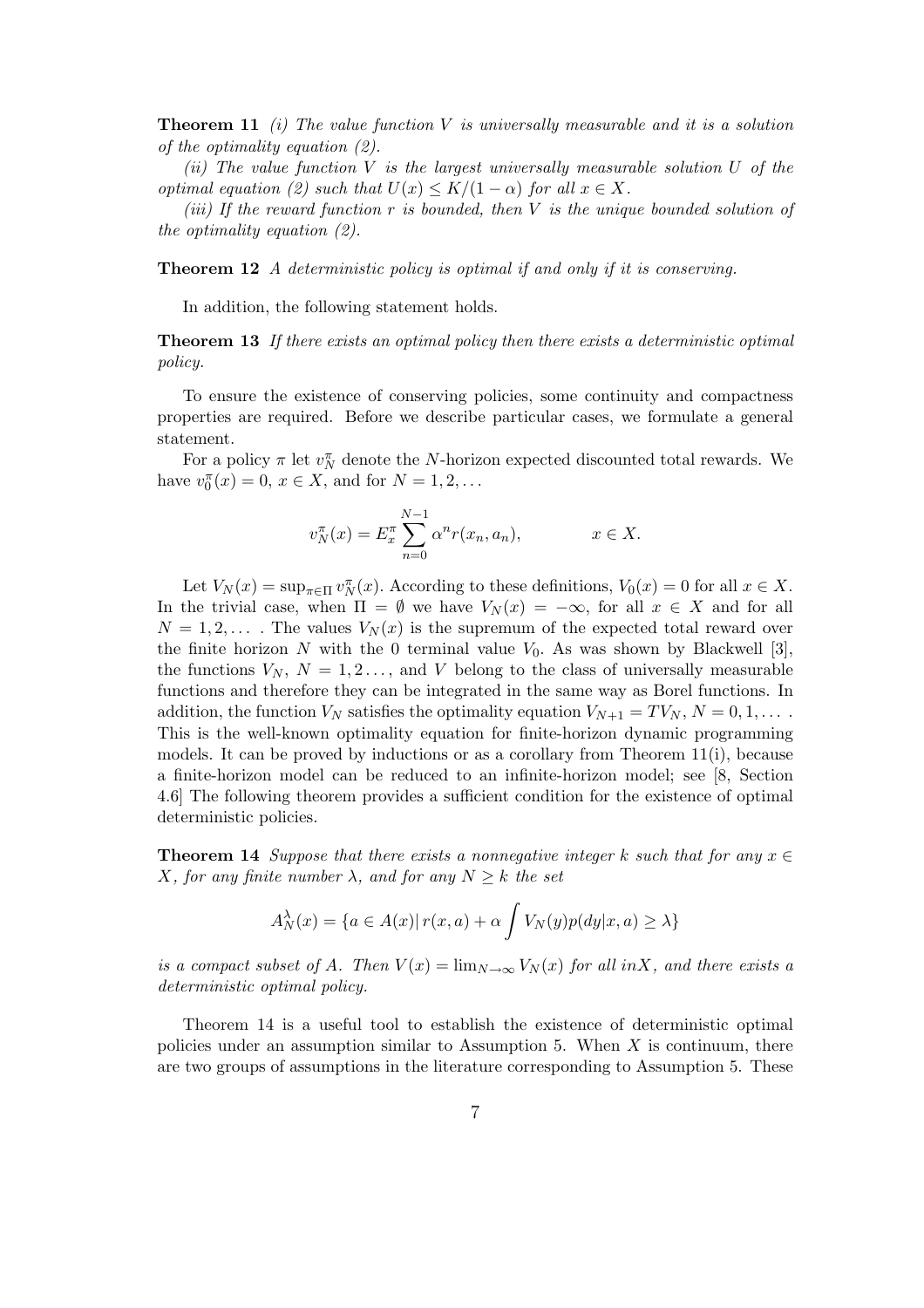assumptions correspond to two different types of convergence of probability measures: setwise convergence and weak convergence. Such assumptions, the so-called S and W were introduced by Schäl  $[17, 18]$  for the case of compact action spaces. Since we start with possibly non-compact action sets, we shall use abbreviations Su and Wu, where the symbol "u" indicate that the sets  $A(x)$  can be unbounded and therefore non-compact. In many applications, noncompact action sets are unbounded.

**Assumption Su** (i) For each  $x \in X$  the transition probability  $p(dy|x, a)$  is setwise continuous in  $a \in A(x)$ . This means that  $p(Y|x, a_n) \to p(Y|x, a)$  for every  $x \in X$  and for any sequence  $a_n, n = 1, 2, \ldots$ , of elements of  $A(x)$  converging to a, where Y is an arbitrary measurable subset of X.

(ii) For each  $x \in X$ , the reward function  $r(x, a)$  is sup-compact in a, i.e., the set  $A^{\lambda}(x) = \{a \in A(x) | r(x, a) \geq \lambda\}$  is compact for any real number  $\lambda$ .

**Assumption Wu** (i) The transition probability  $p(dy|x, a)$  is weakly continuous in  $(x, a) \in X \times A$ , i.e., for any bounded continuous function f on X

$$
\int f(y)p(dy|x_i, a_i) \to \int f(y)p(dy|x, a).
$$

for any  $x \in X$  and any  $a \in A(x)$ , if  $(x_i, a_i) \to (x, a)$  and  $a_i \in A(x_i)$ .

(ii) The reward function  $r(x, a)$  is sup-compact on  $\text{Gr}(A)$ , i.e., the set  $\{(x, a) \in$  $\{Gr(A)| r(x,a) \geq \lambda \}$  is compact for any finite number  $\lambda$ .

Theorem 15 Either Assumption Su or Assumption Wu implies the existence of a deterministic optimal policy. In addition, the value function V is Borel measurable under Assumption Su and sup-compact under Assumption Wu.

The following assumptions are sufficient for the existence of deterministic optimal policies when all the sets of available actions  $A(x)$  are compact.

**Assumption S.** (i) The sets  $A(x)$  are compact for all  $x \in X$ .

(ii) The transition probability  $p(\cdot|x, a)$  is setwise continuous in  $a \in A(x)$ , i.e., Assumption Su(i) holds.

(iii) The reward function  $r(x, a)$  is upper semi-continuous in  $a \in A(x)$  for all  $x \in X$ . **Assumption W**. (i) The sets  $A(x)$  are compact for all  $x \in X$ .

(ii) The set-valued mapping  $A(x)$  is upper semi-continuous; i.e. for any open subset G of A, the set  $\{x \in X | A(x) \subseteq G\}$  is open in X.

(iii) The transition probability  $p(\cdot|x, a)$  is weakly continuous on  $(X \times A)$ , i.e., Assumption Wu(i) holds.

(iv) The reward function  $r(x, a)$  is upper semi-continuous on  $\mathrm{Gr}(A)$ .

**Theorem 16** Under each Assumption S or W there exists a deterministic optimal policy. In addition, the value function V is Borel measurable under Assumption S and upper semi-continuous under Assumption W.

The following Corollary follows from Theorem 16 under Assumption S.

**Corollary 17** If each set  $A(x)$ ,  $x \in X$ , is finite then there exists a deterministic optimal policy.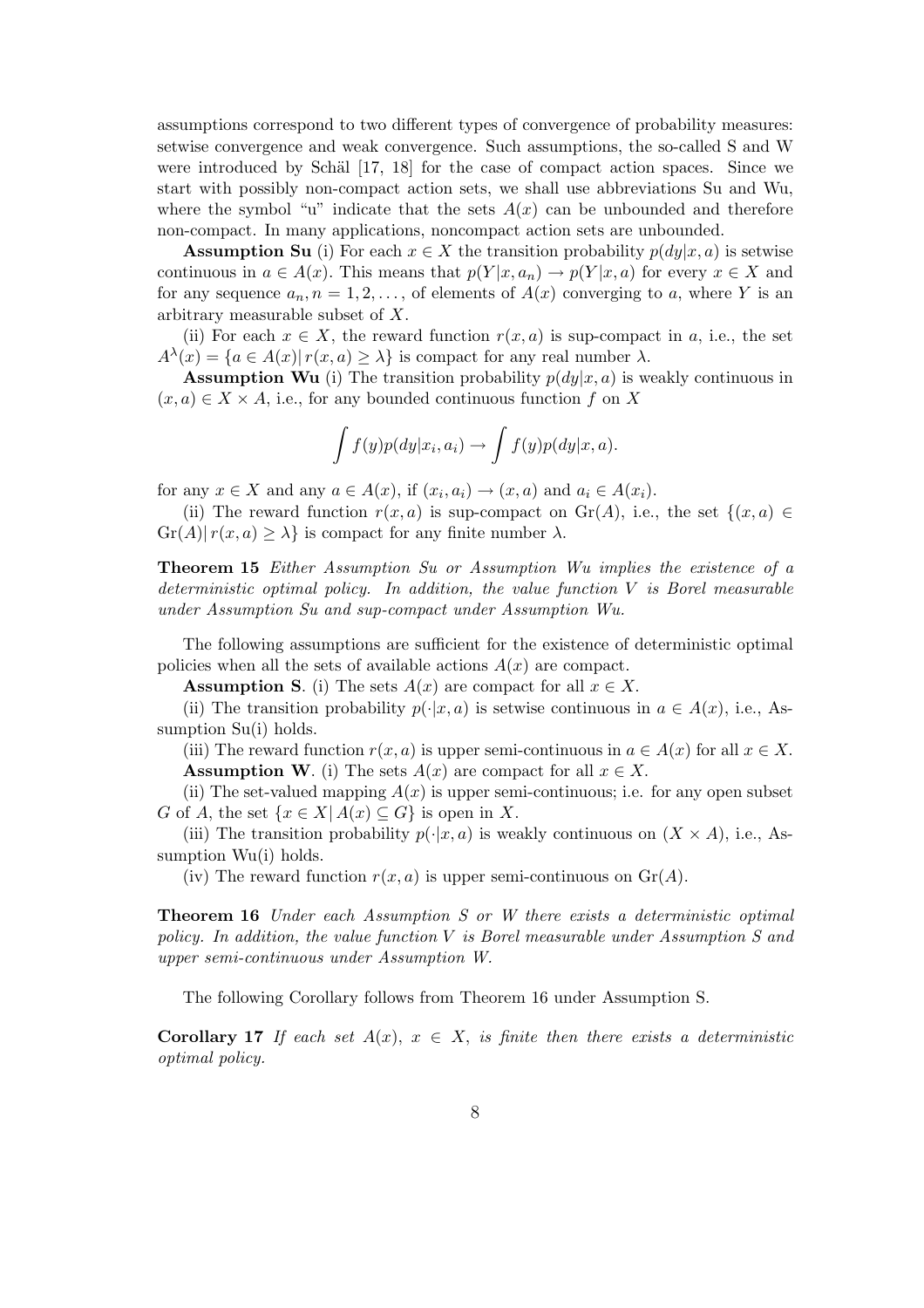Now we discuss the existence of  $\epsilon$ -optimal policies. For expected discounted reward MDPs with countable state spaces, deterministic  $\epsilon$ -optimal policies always exist; see Theorem 10. For a Borel state space, this is true if all the sets of available actions  $A(x)$ are countable. In this case, there always exists a deterministic policy,  $V(x)$  is a Borel measurable function, and the following theorem holds.

**Theorem 18** If all the action sets  $A(x)$ ,  $x \in X$ , are countable then for any  $\epsilon > 0$ there exists a deterministic  $\epsilon$ -optimal policy.

In a general situation, the value function  $V(x)$  may not be Borel measurable, but it is universally measurable; see [2, 3, 7] for detail. Since for any fixed policy  $\pi$  the function  $v^{\pi}(x)$  is Borel,  $\epsilon$ -optimal policies may not exist; Blackwell [3, Example 2]. However, such policies exist if either the definition of  $\epsilon$ -optimal is changed to the definition of so-called  $(p, \epsilon)$ -optimal policies or the set of policies is expanded by allowing the policies to be universally measurable.

Let p be a probability measure on X. A policy  $\pi$  is called  $(p, \epsilon)$ -optimal if there exists a measurable subset Y of X such that  $p(Y) = 1$  and  $v^{\pi}(x) \ge V(x)$  for all  $x \in Y$ .

**Theorem 19** For any probability measure p on X and for any  $\epsilon > 0$  there exists a deterministic  $(p, \epsilon)$ -optimal policy.

However, for any  $\epsilon > 0$  there exists a deterministic  $\epsilon$ -optimal policy, if the definition of a policy is expanded by allowing transition probabilities  $\pi_n(B|h_n)$  to be universally measurable functions on  $X$  for all Borel measurable subsets  $B$  of  $A$ . A deterministic universally measurable policy  $\phi$  is a universally measurable mapping from X to A such that  $\phi(x) \in A(x)$  for all  $x \in X$ . The Jankov-von Neumann selection theorem implies that there exists at least one universally measurable deterministic policy; see Bertsekas and Shreve [2], Dynkin and Yushkevich [7], or Kechris [15] for detail. We also remark that the value function  $V$  remains unchanged after the set of  $\Pi$  is extended by allowing universally measurable policies, except the trivial case when there is no Borel measurable selector from X to A.

**Theorem 20** If universally measurable policies are allowed then for any  $\epsilon > 0$  there exists a deterministic universally measurable  $\epsilon$ -optimal policy.

# 4 Bibliographic Notes

The literature on discounted MDPs is vast and we mention only a few references. Shapley [19] studied stochastic games with discounted payoffs. Dubins and Savage [6] and then Hordijk [14] studied the relations between conserving and optimal policies. In particular, a deterministic policy for an MDP with the expected total criterion is optimal if and only if it is conserving and equalizing. However, any policy is equalizing for a discounted MDP with a reward function  $r(x, a)$  bounded above. So, Theorem 2 can be traced to Dubins and Savage [6]. Theorem 12 is a straightforward extension of Theorem 2 to problems with Borel state spaces.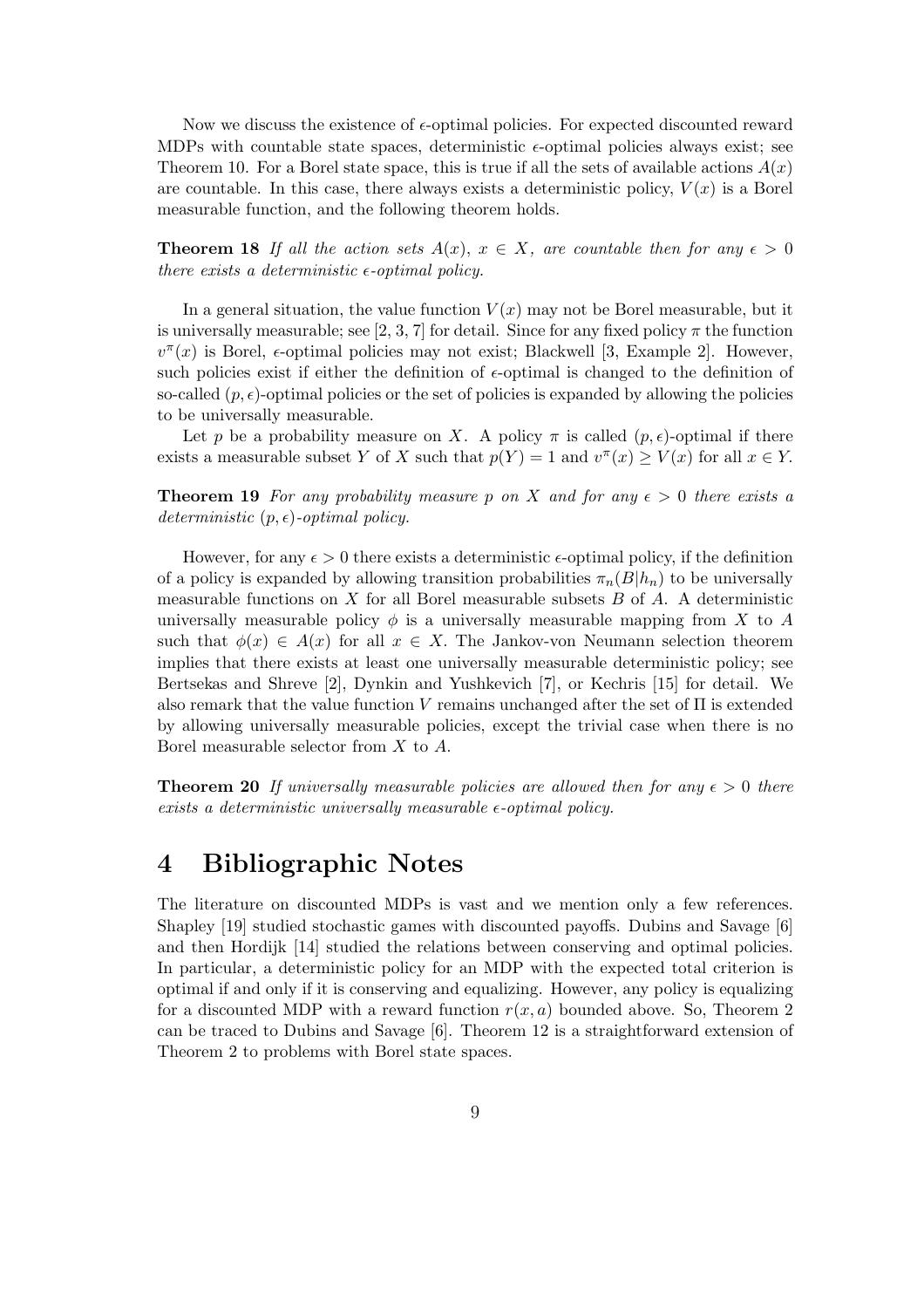Blackwell [3] studied a discounted Borel-state MDP with bounded rewards. Theorems 13, 18, and 19 are from [3]. Strauch [20] proved the universal optimality of the value function and optimality equation; see Theorem 11. Blackwell [3] and Strauch [20] considered a model when  $A(x) = A$  for all  $x \in X$ . Dynkin and Yushkevich [6] extended the theory in several directions including the state-dependent action sets  $A(x)$ . Denardo [5] studied contraction properties of dynamic programming operators. In particular, these properties lead to Theorem 10. This theorem can be viewed as a particular case of Theorem 6.21 from Feinberg [8] which describes the structure of nearly-optimal policies in countable MDPs with expected total rewards; see also [9].

Theorem 14 is Proposition 9.17 from Bertsekas and Shreve  $[2]$ . Schäl  $[17, 18]$  introduced Assumptions S and W, where S stands for setwise continuity of transition probabilities and W stands for weak continuity. Theorem 16 is from Schäl [18]. The monograph [13] by Hernández-Lerma and Lasserre primarily covers MDPs with setwise continuous transition probabilities. Assumption Su is from Hernández-Lerma  $[12]$ and Assumption Wu is from Feinberg and Lewis [10]. Theorem 15 presents the results from [12, 10]. The answer to the question on which type of continuity is more appropriate depends on a particular application. For example, in [10] it was observed that Assumption Wu is applicable to inventory control problems with continuous demand distributions, while Assumption Su is applicable to inventory control problems with general demand distributions.

Blackwell, Freedman and Orkin [4] and Freedman [11] investigated discounted MDPs with analytically measurable policies. Bertsekas and Shreve [2] developed the theory of dynamic programming on Borel state spaces and universally measurable policies. Theorem 20 is from [2].

The theory of Borel spaces and measurable selection theorems plays an important role in studying dynamic programming problems with Borel state spaces. In addition to excellent chapters and appendices in Bertsekas and Shreve [2], Dynkin and Yushkevich [7], and Hernández-Lerma and Lasserre [13], the monograph by Kechris [15] contains important facts on these topics.

Acknowledgement. This author acknowledges support by NSF grant DMI-0600538. The author thanks Peng Dai, Jun Fei, Mark E. Lewis, and Xiaoxuan Zhang for reading a preliminary version of this article and providing their comments.

### References

- [1] D.P. Bertsekas, Dynamic Programming and Optimal Control, Volume 2, Second edition, Athena Scientific, Belmont, 2001.
- [2] D.P. Bertsekas and S.E. Shreve, Stochastic Optimal Control: The Discrete-Time Case, Athena Scientific, Belmont, MA, 1996 (reprinted from the 1978 Acedemic Press edition).
- [3] D. Blackwell, Discounted dynamic programming, Ann. Math. Statist., 36(1965), 226-235.
- [4] D. Blackwell, D. Freedman, and M. Orkin, The optimal reward operator in dynamic programming, Ann. Probability, 2(1974), 926-941.